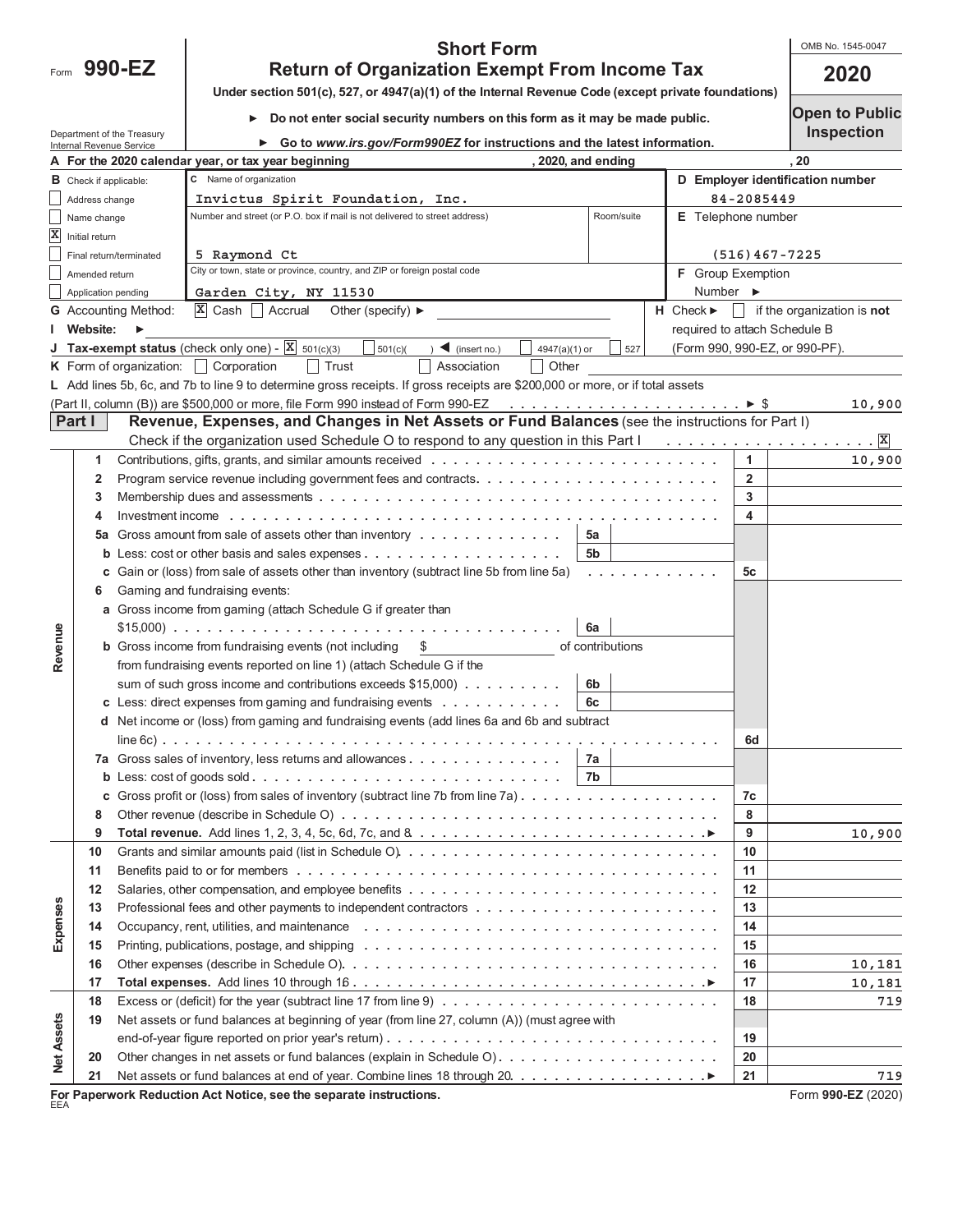|    | Form 990-EZ (2020)<br>Invictus Spirit Foundation, Inc.                                                                                                                                       |                                                                    |                                | 84-2085449                                        |          | Page 2                      |
|----|----------------------------------------------------------------------------------------------------------------------------------------------------------------------------------------------|--------------------------------------------------------------------|--------------------------------|---------------------------------------------------|----------|-----------------------------|
|    | Part II<br><b>Balance Sheets</b> (see the instructions for Part II)                                                                                                                          |                                                                    |                                |                                                   |          |                             |
|    | Check if the organization used Schedule O to respond to any question in this Part II                                                                                                         |                                                                    |                                |                                                   |          |                             |
|    |                                                                                                                                                                                              |                                                                    |                                | (A) Beginning of year                             |          | (B) End of year             |
|    |                                                                                                                                                                                              |                                                                    |                                |                                                   | $0$ 22   | 0                           |
|    |                                                                                                                                                                                              |                                                                    |                                | $\overline{0}$                                    | 23       | 0                           |
|    |                                                                                                                                                                                              |                                                                    |                                | $\circ$                                           | 24       | 0                           |
|    |                                                                                                                                                                                              |                                                                    |                                | $\overline{0}$                                    | 25       | 0                           |
|    |                                                                                                                                                                                              |                                                                    |                                | $\overline{0}$                                    | 26       | 0                           |
|    | 27 Net assets or fund balances (line 27 of column (B) must agree with line 21).                                                                                                              |                                                                    |                                | $\overline{0}$                                    | 27       | 0                           |
|    | <b>Part III</b><br>Statement of Program Service Accomplishments (see the instructions for Part III)<br>Check if the organization used Schedule O to respond to any question in this Part III |                                                                    |                                |                                                   |          | <b>Expenses</b>             |
|    | What is the organization's primary exempt purpose?                                                                                                                                           |                                                                    |                                |                                                   |          | (Required for section       |
|    |                                                                                                                                                                                              |                                                                    |                                |                                                   |          | $501(c)(3)$ and $501(c)(4)$ |
|    | Describe the organization's program service accomplishments for each of its three largest program services,                                                                                  |                                                                    |                                |                                                   |          | organizations; optional for |
|    | as measured by expenses. In a clear and concise manner, describe the services provided, the number of<br>persons benefited, and other relevant information for each program title.           |                                                                    |                                |                                                   | others.) |                             |
| 28 |                                                                                                                                                                                              |                                                                    |                                |                                                   |          |                             |
|    |                                                                                                                                                                                              |                                                                    |                                |                                                   |          |                             |
|    |                                                                                                                                                                                              |                                                                    |                                |                                                   |          |                             |
|    | (Grants \$                                                                                                                                                                                   | ) If this amount includes foreign grants, check here $\dots \dots$ |                                |                                                   | 28a      |                             |
| 29 |                                                                                                                                                                                              |                                                                    |                                |                                                   |          |                             |
|    |                                                                                                                                                                                              |                                                                    |                                |                                                   |          |                             |
|    |                                                                                                                                                                                              |                                                                    |                                |                                                   |          |                             |
|    | (Grants \$                                                                                                                                                                                   | ) If this amount includes foreign grants, check here $\dots \dots$ |                                |                                                   | 29a      |                             |
| 30 |                                                                                                                                                                                              |                                                                    |                                |                                                   |          |                             |
|    |                                                                                                                                                                                              |                                                                    |                                |                                                   |          |                             |
|    |                                                                                                                                                                                              |                                                                    |                                |                                                   |          |                             |
|    | (Grants \$                                                                                                                                                                                   | If this amount includes foreign grants, check here $\dots \dots$   |                                |                                                   | 30a      |                             |
|    |                                                                                                                                                                                              |                                                                    |                                |                                                   |          |                             |
|    | (Grants \$                                                                                                                                                                                   | ) If this amount includes foreign grants, check here ▶             |                                |                                                   | 31a      |                             |
|    |                                                                                                                                                                                              |                                                                    |                                |                                                   | 32       | 0                           |
|    | Part IV<br>List of Officers, Directors, Trustees, and Key Employees (list each one even if not compensated - see the instructions for Part IV)                                               |                                                                    |                                |                                                   |          |                             |
|    |                                                                                                                                                                                              |                                                                    |                                |                                                   |          |                             |
|    |                                                                                                                                                                                              | (b) Average                                                        | (c) Reportable<br>compensation | (d) Health benefits,<br>contributions to employee |          | (e) Estimated amount of     |
|    | (a) Name and title                                                                                                                                                                           | hours per week<br>devoted to position                              | (Forms W-2/1099-MISC)          | benefit plans, and                                |          | other compensation          |
|    |                                                                                                                                                                                              |                                                                    | (if not paid, enter -0-)       | deferred compensation                             |          |                             |
|    |                                                                                                                                                                                              |                                                                    |                                |                                                   |          |                             |
|    |                                                                                                                                                                                              |                                                                    |                                |                                                   |          |                             |
|    |                                                                                                                                                                                              |                                                                    |                                |                                                   |          |                             |
|    |                                                                                                                                                                                              |                                                                    |                                |                                                   |          |                             |
|    |                                                                                                                                                                                              |                                                                    |                                |                                                   |          |                             |
|    |                                                                                                                                                                                              |                                                                    |                                |                                                   |          |                             |
|    |                                                                                                                                                                                              |                                                                    |                                |                                                   |          |                             |
|    |                                                                                                                                                                                              |                                                                    |                                |                                                   |          |                             |
|    |                                                                                                                                                                                              |                                                                    |                                |                                                   |          |                             |
|    |                                                                                                                                                                                              |                                                                    |                                |                                                   |          |                             |
|    |                                                                                                                                                                                              |                                                                    |                                |                                                   |          |                             |
|    |                                                                                                                                                                                              |                                                                    |                                |                                                   |          |                             |
|    |                                                                                                                                                                                              |                                                                    |                                |                                                   |          |                             |
|    |                                                                                                                                                                                              |                                                                    |                                |                                                   |          |                             |
|    |                                                                                                                                                                                              |                                                                    |                                |                                                   |          |                             |
|    |                                                                                                                                                                                              |                                                                    |                                |                                                   |          |                             |
|    |                                                                                                                                                                                              |                                                                    |                                |                                                   |          |                             |
|    |                                                                                                                                                                                              |                                                                    |                                |                                                   |          |                             |
|    |                                                                                                                                                                                              |                                                                    |                                |                                                   |          |                             |
|    |                                                                                                                                                                                              |                                                                    |                                |                                                   |          |                             |
|    |                                                                                                                                                                                              |                                                                    |                                |                                                   |          |                             |
|    |                                                                                                                                                                                              |                                                                    |                                |                                                   |          |                             |
|    |                                                                                                                                                                                              |                                                                    |                                |                                                   |          |                             |
|    |                                                                                                                                                                                              |                                                                    |                                |                                                   |          |                             |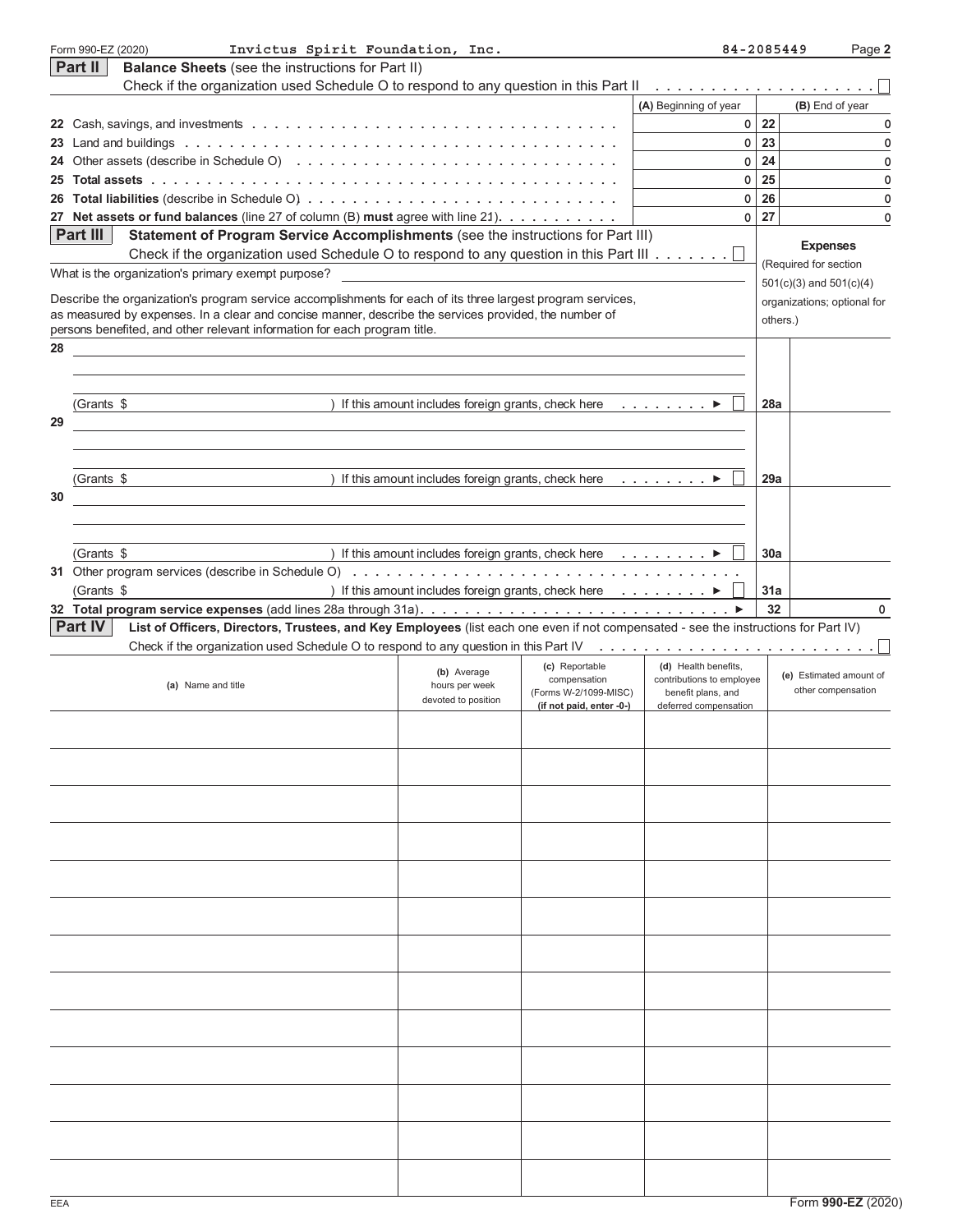|    | Invictus Spirit Foundation, Inc.<br>84-2085449<br>Form 990-EZ (2020)                                                                                                                                                           |                 |     | Page 3 |  |  |
|----|--------------------------------------------------------------------------------------------------------------------------------------------------------------------------------------------------------------------------------|-----------------|-----|--------|--|--|
|    | Other Information (Note the Schedule A and personal benefit contract statement requirements in the<br><b>Part V</b>                                                                                                            |                 |     |        |  |  |
|    | instructions for Part V.) Check if the organization used Schedule O to respond to any question in this Part V                                                                                                                  | 1.1.1.1.1       |     |        |  |  |
|    |                                                                                                                                                                                                                                |                 | Yes | No     |  |  |
| 33 | Did the organization engage in any significant activity not previously reported to the IRS? If "Yes," provide a                                                                                                                |                 |     |        |  |  |
|    |                                                                                                                                                                                                                                | 33              |     |        |  |  |
| 34 | Were any significant changes made to the organizing or governing documents? If "Yes," attach a conformed                                                                                                                       |                 |     |        |  |  |
|    | copy of the amended documents if they reflect a change to the organization's name. Otherwise, explain the                                                                                                                      |                 |     |        |  |  |
|    |                                                                                                                                                                                                                                |                 |     |        |  |  |
|    | 35 a Did the organization have unrelated business gross income of \$1,000 or more during the year from business                                                                                                                | 34              |     |        |  |  |
|    | activities (such as those reported on lines 2, 6a, and 7a, among others)?                                                                                                                                                      | 35a             |     |        |  |  |
|    |                                                                                                                                                                                                                                |                 |     |        |  |  |
|    | <b>b</b> If "Yes," to line 35a, has the organization filed a Form 990-T for the year? If "No," provide an explanation in Schedule $Q_1, \ldots, Q_n$                                                                           | 35 <sub>b</sub> |     |        |  |  |
|    | c Was the organization a section $501(c)(4)$ , $501(c)(5)$ , or $501(c)(6)$ organization subject to section 6033(e) notice,                                                                                                    |                 |     |        |  |  |
|    |                                                                                                                                                                                                                                | 35 <sub>c</sub> |     |        |  |  |
| 36 | Did the organization undergo a liquidation, dissolution, termination, or significant disposition of net assets                                                                                                                 |                 |     |        |  |  |
|    |                                                                                                                                                                                                                                | 36              |     |        |  |  |
|    | 37 a Enter amount of political expenditures, direct or indirect, as described in the instructions $\blacktriangleright$ 37a                                                                                                    |                 |     |        |  |  |
|    |                                                                                                                                                                                                                                | 37 <sub>b</sub> |     |        |  |  |
|    | 38 a Did the organization borrow from, or make any loans to, any officer, director, trustee, or key employee or were                                                                                                           |                 |     |        |  |  |
|    | any such loans made in a prior year and still outstanding at the end of the tax year covered by this retum?                                                                                                                    | 38a             |     | х      |  |  |
|    | <b>b</b> If "Yes," complete Schedule L, Part II, and enter the total amount involved<br>38b                                                                                                                                    |                 |     |        |  |  |
| 39 | Section 501(c)(7) organizations. Enter:                                                                                                                                                                                        |                 |     |        |  |  |
|    | 39a                                                                                                                                                                                                                            |                 |     |        |  |  |
|    | 39 <sub>b</sub>                                                                                                                                                                                                                |                 |     |        |  |  |
| b  |                                                                                                                                                                                                                                |                 |     |        |  |  |
|    | 40 a Section $501(c)(3)$ organizations. Enter amount of tax imposed on the organization during the year under:                                                                                                                 |                 |     |        |  |  |
|    | ; section 4912 ▶ (39) $\rightarrow$ (39) $\rightarrow$ (39) $\rightarrow$ (39) $\rightarrow$<br>section 4911 $\blacktriangleright$                                                                                             |                 |     |        |  |  |
|    | <b>b</b> Section 501(c)(3), 501(c)(4), and 501(c)(29) organizations. Did the organization engage in any section 4958                                                                                                           |                 |     |        |  |  |
|    | excess benefit transaction during the year, or did it engage in an excess benefit transaction in a prior year                                                                                                                  |                 |     |        |  |  |
|    | that has not been reported on any of its prior Forms 990 or 990-EZ? If "Yes," complete Schedule L, Part. I.                                                                                                                    | 40 <sub>b</sub> |     |        |  |  |
|    | c Section 501(c)(3), 501(c)(4), and 501(c)(29) organizations. Enter amount of tax imposed                                                                                                                                      |                 |     |        |  |  |
|    | on organization managers or disqualified persons during the year under sections 4912,                                                                                                                                          |                 |     |        |  |  |
|    |                                                                                                                                                                                                                                |                 |     |        |  |  |
|    | <b>d</b> Section 501(c)(3), 501(c)(4), and 501(c)(29) organizations. Enter amount of tax on line                                                                                                                               |                 |     |        |  |  |
|    |                                                                                                                                                                                                                                |                 |     |        |  |  |
|    | e All organizations. At any time during the tax year, was the organization a party to a prohibited tax shelter                                                                                                                 |                 |     |        |  |  |
|    |                                                                                                                                                                                                                                | 40e             |     |        |  |  |
| 41 | List the states with which a copy of this return is filed<br>▶                                                                                                                                                                 |                 |     |        |  |  |
|    | Telephone no. ▶ 516-467-7225<br>42 a The organization's books are in care of ▶                                                                                                                                                 |                 |     |        |  |  |
|    | $ZIP + 4$<br>Located at $\blacktriangleright$                                                                                                                                                                                  |                 |     |        |  |  |
|    | <b>b</b> At any time during the calendar year, did the organization have an interest in or a signature or other authority over                                                                                                 |                 | Yes | No     |  |  |
|    |                                                                                                                                                                                                                                |                 |     |        |  |  |
|    | a financial account in a foreign country (such as a bank account, securities account, or other financial account)?                                                                                                             | 42b             |     |        |  |  |
|    | If "Yes," enter the name of the foreign country<br>▶                                                                                                                                                                           |                 |     |        |  |  |
|    | See the instructions for exceptions and filing requirements for FinCEN Form 114, Report of Foreign Bank and                                                                                                                    |                 |     |        |  |  |
|    | Financial Accounts (FBAR).                                                                                                                                                                                                     |                 |     |        |  |  |
|    | c At any time during the calendar year, did the organization maintain an office outside the United States?                                                                                                                     | 42c             |     |        |  |  |
|    | If "Yes," enter the name of the foreign country ▶                                                                                                                                                                              |                 |     |        |  |  |
| 43 | Section 4947(a)(1) nonexempt charitable trusts filing Form 990-EZ in lieu of Form 1041-Check here.                                                                                                                             |                 |     |        |  |  |
|    | 43                                                                                                                                                                                                                             |                 |     |        |  |  |
|    |                                                                                                                                                                                                                                |                 | Yes | No     |  |  |
|    | 44 a Did the organization maintain any donor advised funds during the year? If "Yes," Form 990 must be                                                                                                                         |                 |     |        |  |  |
|    |                                                                                                                                                                                                                                | 44a             |     |        |  |  |
| b  | Did the organization operate one or more hospital facilities during the year? If "Yes," Form 990 must be                                                                                                                       |                 |     |        |  |  |
|    |                                                                                                                                                                                                                                |                 |     |        |  |  |
|    |                                                                                                                                                                                                                                | 44b             |     |        |  |  |
| C  |                                                                                                                                                                                                                                | 44с             |     |        |  |  |
|    | d If "Yes," to line 44c, has the organization filed a Form 720 to report these payments? If "No," provide an                                                                                                                   |                 |     |        |  |  |
|    |                                                                                                                                                                                                                                | 44d             |     |        |  |  |
|    |                                                                                                                                                                                                                                | 45a             |     |        |  |  |
| b  | Did the organization receive any payment from or engage in any transaction with a controlled entity within the                                                                                                                 |                 |     |        |  |  |
|    | meaning of section 512(b)(13)? If "Yes," Form 990 and Schedule R may need to be completed instead of                                                                                                                           |                 |     |        |  |  |
|    | Form 990-EZ. See instructions enterpretational contact to contact the content of the content of the content of the content of the content of the content of the content of the content of the content of the content of the co | 45b             |     |        |  |  |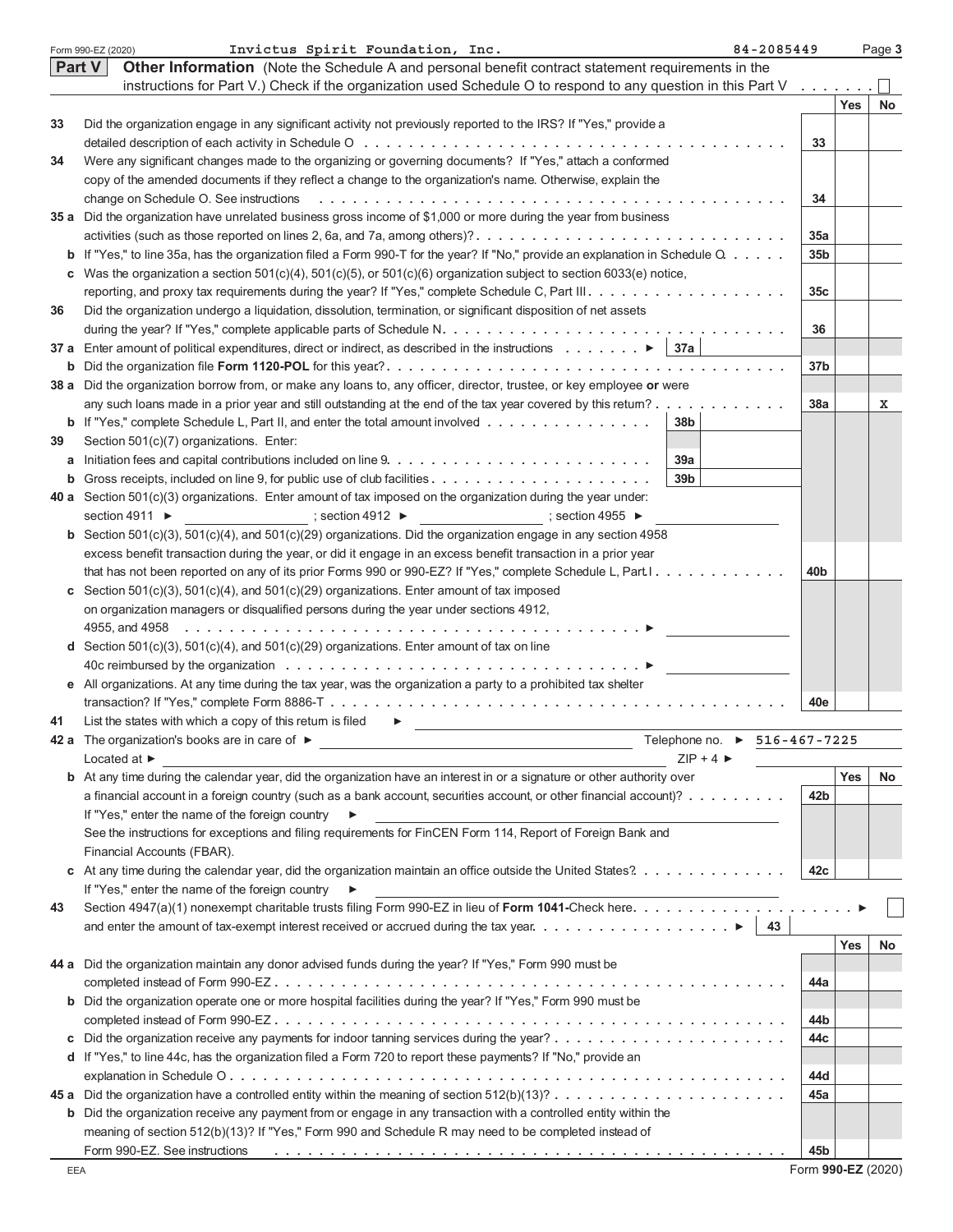|                | Form 990-EZ (2020)           |                                                                                                                                                                                                                                                            | Invictus Spirit Foundation, Inc. |                                |                                             |                                           | 84-2085449              |             | Page 4    |
|----------------|------------------------------|------------------------------------------------------------------------------------------------------------------------------------------------------------------------------------------------------------------------------------------------------------|----------------------------------|--------------------------------|---------------------------------------------|-------------------------------------------|-------------------------|-------------|-----------|
|                |                              |                                                                                                                                                                                                                                                            |                                  |                                |                                             |                                           |                         | <b>Yes</b>  | <b>No</b> |
| 46             |                              | Did the organization engage, directly or indirectly, in political campaign activities on behalf of or in opposition                                                                                                                                        |                                  |                                |                                             |                                           |                         |             |           |
| <b>Part VI</b> |                              | Section 501(c)(3) Organizations Only                                                                                                                                                                                                                       |                                  |                                |                                             |                                           | 46                      |             |           |
|                |                              | All section 501(c)(3) organizations must answer questions 47 - 49b and 52, and complete the tables for lines                                                                                                                                               |                                  |                                |                                             |                                           |                         |             |           |
|                |                              | 50 and 51.                                                                                                                                                                                                                                                 |                                  |                                |                                             |                                           |                         |             |           |
|                |                              | Check if the organization used Schedule O to respond to any question in this Part VI $\ldots \ldots \ldots \ldots$                                                                                                                                         |                                  |                                |                                             |                                           |                         |             |           |
|                |                              |                                                                                                                                                                                                                                                            |                                  |                                |                                             |                                           |                         | <b>Yes</b>  | No        |
| 47             |                              | Did the organization engage in lobbying activities or have a section 501(h) election in effect during the tax                                                                                                                                              |                                  |                                |                                             |                                           |                         |             |           |
|                |                              |                                                                                                                                                                                                                                                            |                                  |                                |                                             |                                           | 47                      |             |           |
| 48             |                              | Is the organization a school as described in section $170(b)(1)(A)(ii)?$ If "Yes," complete Schedule E.                                                                                                                                                    |                                  |                                |                                             |                                           | 48                      |             | x         |
| 49 a           |                              |                                                                                                                                                                                                                                                            |                                  |                                |                                             |                                           | 49а                     |             |           |
| b              |                              |                                                                                                                                                                                                                                                            |                                  |                                |                                             |                                           | 49b                     |             |           |
| 50             |                              | Complete this table for the organization's five highest compensated employees (other than officers, directors, trustees and key<br>employees) who each received more than \$100,000 of compensation from the organization. If there is none, enter "None." |                                  |                                |                                             |                                           |                         |             |           |
|                |                              |                                                                                                                                                                                                                                                            |                                  |                                | (d) Health benefits,                        |                                           |                         |             |           |
|                |                              | (a) Name and title of each employee                                                                                                                                                                                                                        | (b) Average<br>hours per week    | (c) Reportable<br>compensation | contributions to employee                   |                                           | (e) Estimated amount of |             |           |
|                |                              |                                                                                                                                                                                                                                                            | devoted to position              | (Forms W-2/1099-MISC)          | benefit plans, and deferred<br>compensation |                                           | other compensation      |             |           |
|                |                              |                                                                                                                                                                                                                                                            |                                  |                                |                                             |                                           |                         |             |           |
| <b>NONE</b>    |                              |                                                                                                                                                                                                                                                            |                                  |                                |                                             |                                           |                         |             |           |
|                |                              |                                                                                                                                                                                                                                                            |                                  |                                |                                             |                                           |                         |             |           |
|                |                              |                                                                                                                                                                                                                                                            |                                  |                                |                                             |                                           |                         |             |           |
|                |                              |                                                                                                                                                                                                                                                            |                                  |                                |                                             |                                           |                         |             |           |
|                |                              |                                                                                                                                                                                                                                                            |                                  |                                |                                             |                                           |                         |             |           |
|                |                              |                                                                                                                                                                                                                                                            |                                  |                                |                                             |                                           |                         |             |           |
|                |                              |                                                                                                                                                                                                                                                            |                                  |                                |                                             |                                           |                         |             |           |
|                |                              |                                                                                                                                                                                                                                                            |                                  |                                |                                             |                                           |                         |             |           |
| f              |                              | Total number of other employees paid over \$100,000 $\ldots \ldots$                                                                                                                                                                                        |                                  |                                |                                             |                                           |                         |             |           |
| 51             |                              | Complete this table for the organization's five highest compensated independent contractors who each received more than                                                                                                                                    |                                  |                                |                                             |                                           |                         |             |           |
|                |                              | \$100,000 of compensation from the organization. If there is none, enter "None."                                                                                                                                                                           |                                  |                                |                                             |                                           |                         |             |           |
|                |                              | (a) Name and business address of each independent contractor                                                                                                                                                                                               |                                  | (b) Type of service            |                                             |                                           | (c) Compensation        |             |           |
|                |                              |                                                                                                                                                                                                                                                            |                                  |                                |                                             |                                           |                         |             |           |
| <b>NONE</b>    |                              |                                                                                                                                                                                                                                                            |                                  |                                |                                             |                                           |                         |             |           |
|                |                              |                                                                                                                                                                                                                                                            |                                  |                                |                                             |                                           |                         |             |           |
|                |                              |                                                                                                                                                                                                                                                            |                                  |                                |                                             |                                           |                         |             |           |
|                |                              |                                                                                                                                                                                                                                                            |                                  |                                |                                             |                                           |                         |             |           |
|                |                              |                                                                                                                                                                                                                                                            |                                  |                                |                                             |                                           |                         |             |           |
|                |                              |                                                                                                                                                                                                                                                            |                                  |                                |                                             |                                           |                         |             |           |
|                |                              |                                                                                                                                                                                                                                                            |                                  |                                |                                             |                                           |                         |             |           |
|                |                              |                                                                                                                                                                                                                                                            |                                  |                                |                                             |                                           |                         |             |           |
|                |                              | <b>d</b> Total number of other independent contractors each receiving over \$100,000. $\blacktriangleright$                                                                                                                                                |                                  |                                |                                             |                                           |                         |             |           |
| 52             |                              | Did the organization complete Schedule A? Note: All section 501(c)(3) organizations must attach a                                                                                                                                                          |                                  |                                |                                             |                                           |                         |             |           |
|                |                              | completed Schedule A <i>international</i> completed Schedule A <i>international</i> international international completed Schedule A <i>international</i> international international completed Schedule A                                                 |                                  |                                |                                             |                                           | <b>Yes</b>              | X           | No        |
|                |                              | Under penalties of perjury, I declare that I have examined this return, including accompanying schedules and statements, and to the best of my knowledge and belief, it is                                                                                 |                                  |                                |                                             |                                           |                         |             |           |
|                |                              | true, correct, and complete. Declaration of preparer (other than officer) is based on all information of which preparer has any knowledge.                                                                                                                 |                                  |                                |                                             |                                           |                         |             |           |
|                |                              |                                                                                                                                                                                                                                                            |                                  |                                |                                             |                                           |                         |             |           |
| Sign           |                              | Signature of officer<br>Michael Nguyen, Founder                                                                                                                                                                                                            |                                  | Date                           |                                             |                                           |                         |             |           |
| <b>Here</b>    |                              |                                                                                                                                                                                                                                                            |                                  |                                |                                             |                                           |                         |             |           |
|                |                              | Type or print name and title<br>Print/Type preparer's name                                                                                                                                                                                                 | Preparer's signature             | Date                           |                                             |                                           | PTIN                    |             |           |
| <b>Paid</b>    |                              |                                                                                                                                                                                                                                                            |                                  |                                |                                             | $\mathbf{x}$ if<br>Check<br>self-employed |                         |             |           |
|                | EUGENE SMITH CPA<br>Preparer |                                                                                                                                                                                                                                                            |                                  | 11-10-2021                     |                                             |                                           | P01309313               |             |           |
|                | <b>Use Only</b>              | EUGENE SMITH CPA<br>Firm's name<br>260 San Remo Dr<br>$\blacktriangleright$<br>Firm's address                                                                                                                                                              |                                  |                                | Firm's EIN ▶                                |                                           |                         |             |           |
|                |                              | Jupiter FL 33458                                                                                                                                                                                                                                           |                                  |                                | Phone no.                                   |                                           | 212-791-1224            |             |           |
|                |                              | May the IRS discuss this return with the preparer shown above? See instructions $\dots \dots \dots \dots \dots \dots \dots$                                                                                                                                |                                  |                                |                                             |                                           | <b>Yes</b>              | $ {\bf x} $ | <b>No</b> |
| EEA            |                              |                                                                                                                                                                                                                                                            |                                  |                                |                                             |                                           | Form 990-EZ (2020)      |             |           |